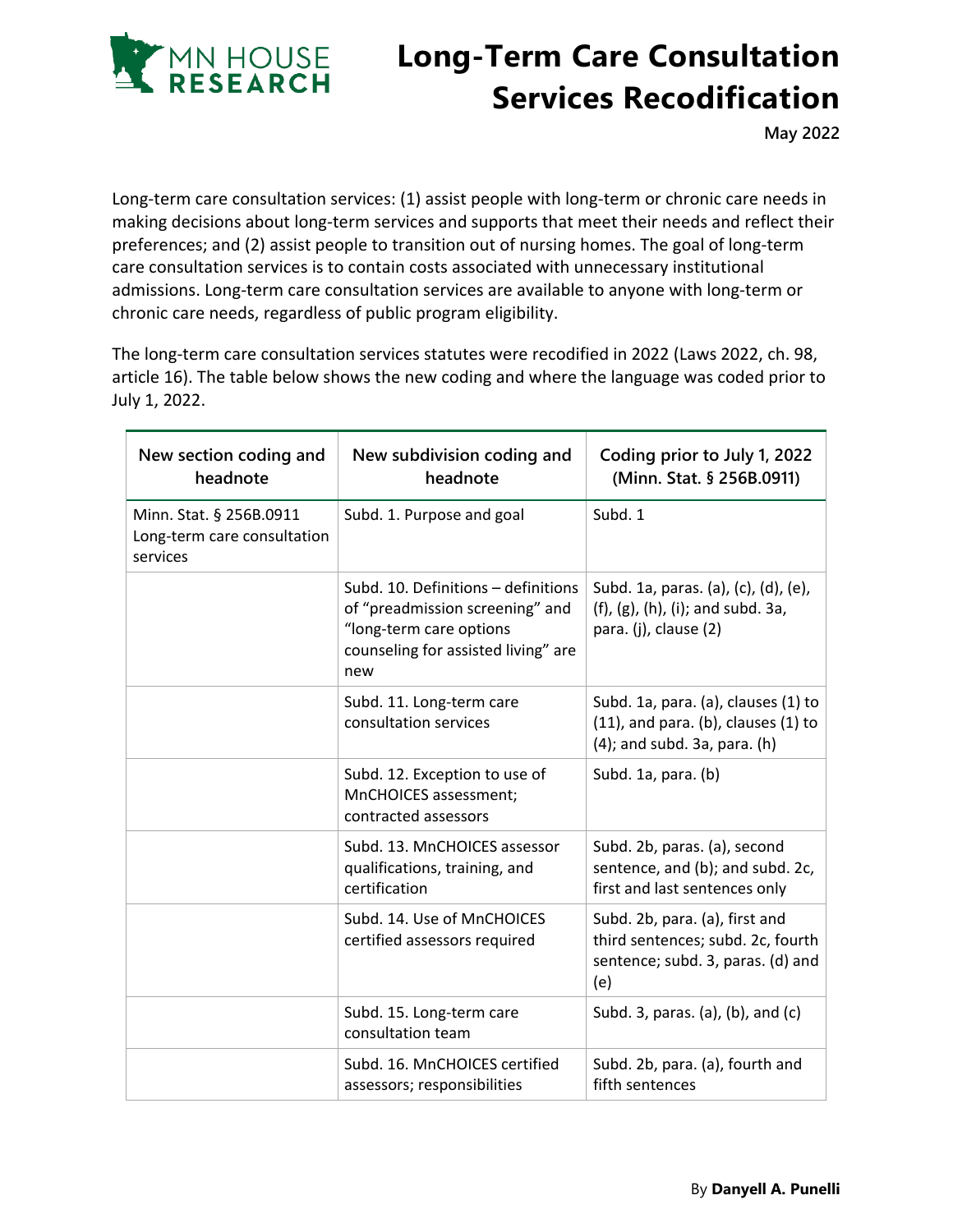| New section coding and<br>headnote | New subdivision coding and<br>headnote                                                                       | Coding prior to July 1, 2022<br>(Minn. Stat. § 256B.0911)                                             |
|------------------------------------|--------------------------------------------------------------------------------------------------------------|-------------------------------------------------------------------------------------------------------|
|                                    | Subd. 17. MnCHOICES<br>assessments                                                                           | Subd. 3a, paras. (a), first and<br>last sentences only, (b), (c), and<br>(d), only the first sentence |
|                                    | Subd. 18. Exception to use of<br>MnCHOICES assessment; long-<br>term care consultation team visit;<br>notice | Subd. 3a, para. (a), second and<br>third sentences                                                    |
|                                    | Subd. 19. MnCHOICES<br>assessments; third-party<br>participation                                             | Subd. 3a, para. (d), the second<br>sentence to the end of the<br>paragraph                            |
|                                    | Subd. 20. MnCHOICES<br>assessments; duration of validity                                                     | Subd. 3a, paras. (k), (l), and (m)                                                                    |
|                                    | Subd. 21. MnCHOICES<br>assessments; exceptions<br>following institutional stay                               | Subd. 3a, para. (n)                                                                                   |
|                                    | Subd. 22. MnCHOICES<br>reassessments                                                                         | Subd. 3f                                                                                              |
|                                    | Subd. 23. MnCHOICES<br>reassessments; option for<br>alternative and self-directed<br>waiver services         | Subd. 3a, paras. (o), (p), and (q)                                                                    |
|                                    | Subd. 24. Remote reassessments                                                                               | Subd. 3a, para. (r)                                                                                   |
|                                    | Subd. 25. Reassessments for Rule<br>185 case management                                                      | Subd. 3g                                                                                              |
|                                    | Subd. 26. Determination of<br>institutional level of care                                                    | Subd. 4e                                                                                              |
|                                    | Subd. 27. Transition assistance                                                                              | Subd. 3b                                                                                              |
|                                    | Subd. 28. Transition assistance;<br>nursing home residents under 65<br>years of age                          | Subd. 4d, paras. (c), (d), (e), (f),<br>$(g)$ , $(h)$ , and $(i)$                                     |
|                                    | Subd. 29. Support planning                                                                                   | Subd. 3a, paras. (e), (f), (g)                                                                        |
|                                    | Subd. 30. Assessment and<br>support planning; supplemental<br>information                                    | Subd. 3a, para. (j)                                                                                   |
|                                    | Subd. 31. Assessment and<br>support planning; right to final<br>decision                                     | Subd. 3a, para. (i)                                                                                   |
|                                    | Subd. 32. Administrative activity                                                                            | Subd. 5                                                                                               |